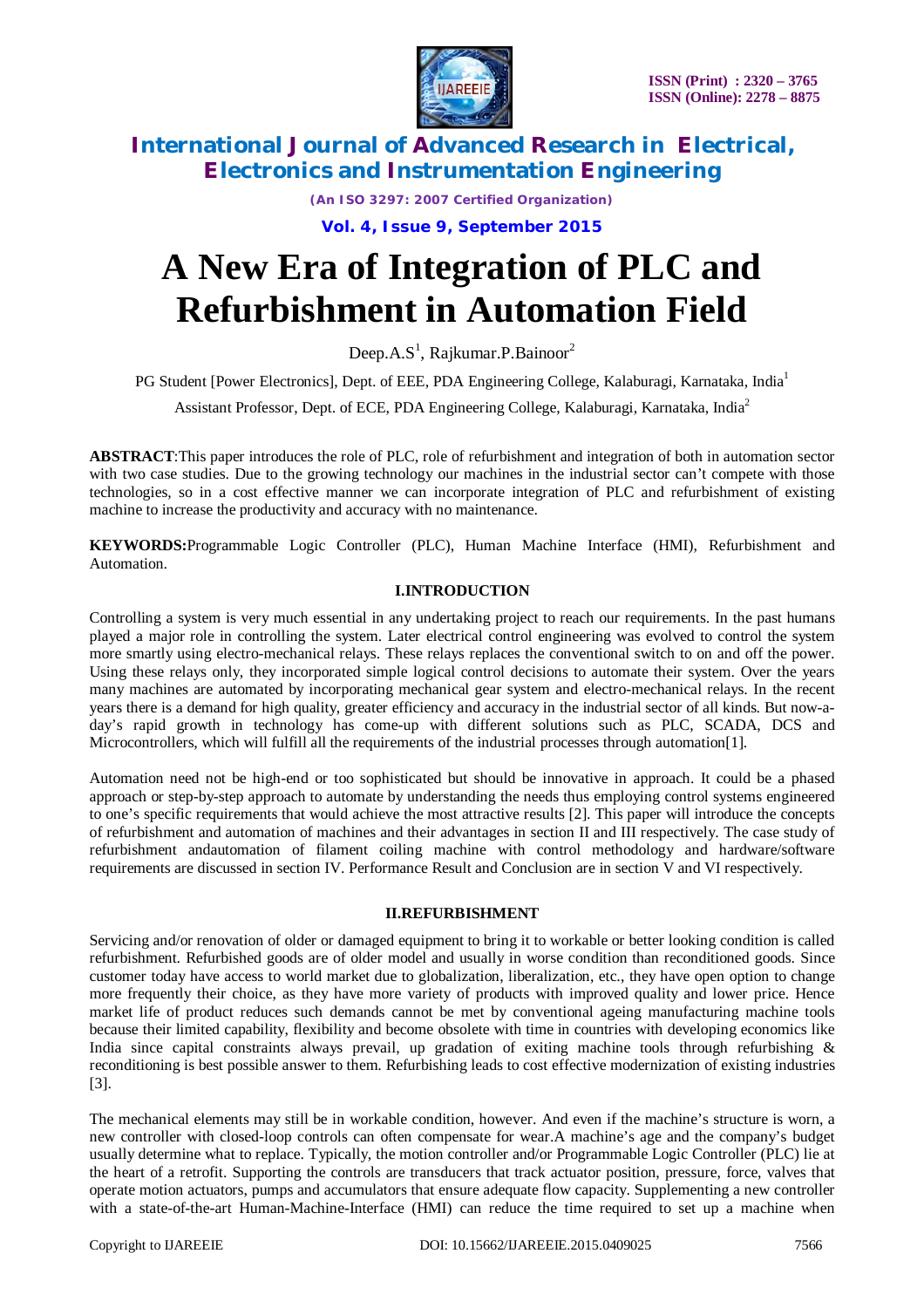

*(An ISO 3297: 2007 Certified Organization)*

### **Vol. 4, Issue 9, September 2015**

production processes change. Using stored programs, complete motion sequences can be quickly downloaded to reconfigure operations [4].

#### **III.AUTOMATION**

PLC is need for Automation and Automationis the use of control systems and information technologies to reduce the need for human work in the production of goods and services. Automation greatly decreases the need for human sensory and mental requirements as well. Automation plays an increasingly important role in the world economy and in daily experience.

A.Automation Impacts

- It increases productivity and reduces cost.
- Replacing humans in tasks done in dangerous environments (i.e. fire, space, volcanoes, nuclear facilities, underwater, etc.)
- Performing tasks that are beyond human capabilities of size, weight, speed, endurance, etc.
- Automation is often applied primarily to increase quality in the manufacturing process.
- Automation reduces power consumption and reduces man power requirement.
- Automation improves production quality and quantity.
- Automation provides safer working conditions.

#### B. Programmable Logic Controller (PLC)

Aprogrammable logic controller (PLC) is a solid-state device or digital computer used for automation of electromechanical process. It is an assembly of solid-state digital logic elements designed to perform logical decisions and provide outputs. Programmable logic controllers are used for the control and operation of manufacturing process equipment and machinery.



Fig. 1 Schematic of PLC & its Components

The PLC is basically a computer, designed to operate in industrial environment which uses a programmable memory for the internal storage of user-oriented instructions to implement specific functions such as logic, sequencing, timing, counting and arithmetic, to control, through digital or analogue inputs and outputs, various types of machines or processes. Almost any production process can greatly enhanced using this type of control system [5].

Initially the PLC was used to replace relay logic, but it's ever increasing range of functions means that it is found in many and more complex applications. The structure of the PLC is based on the same principles as those employed in computer architecture.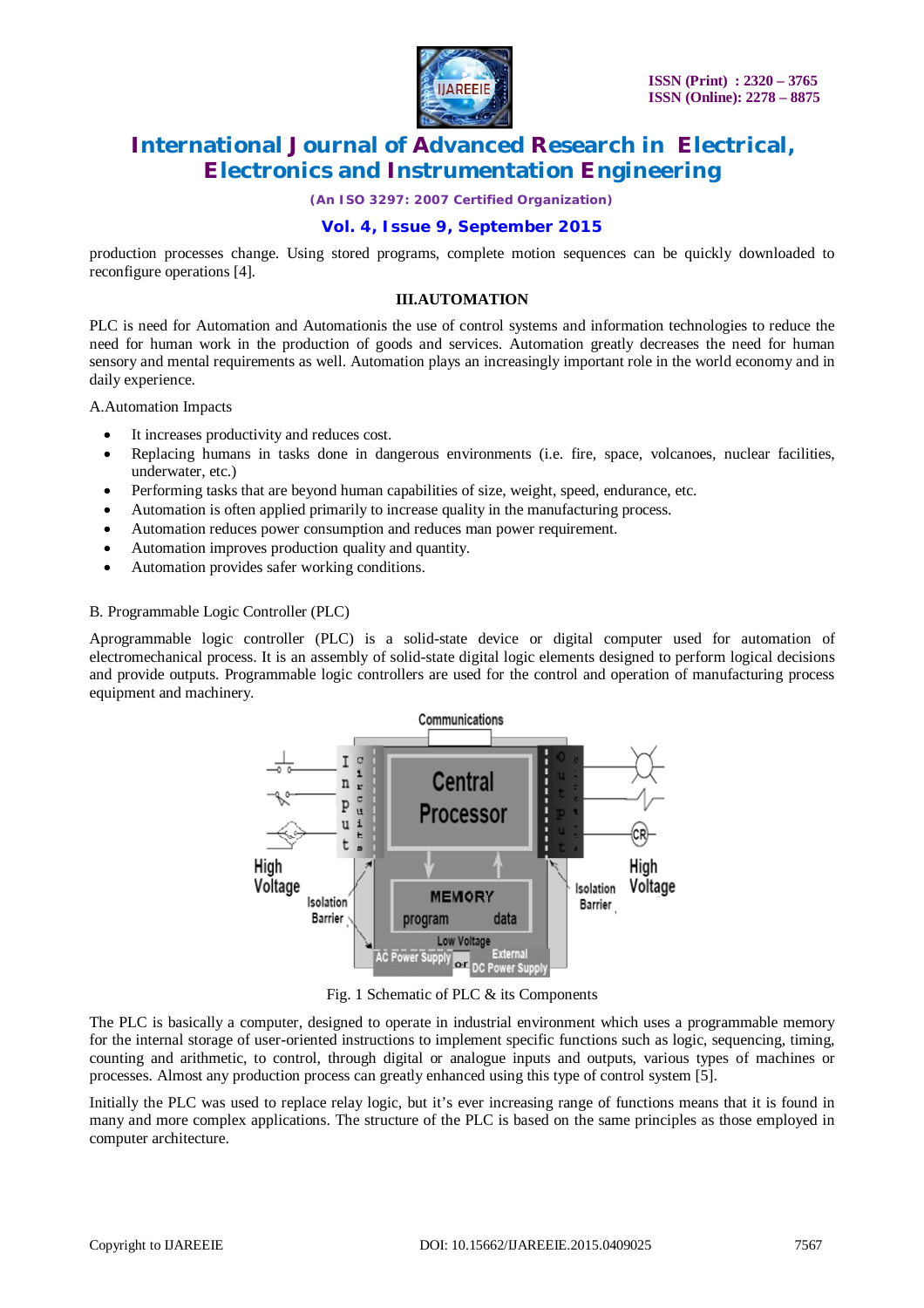

*(An ISO 3297: 2007 Certified Organization)*

**Vol. 4, Issue 9, September 2015**

#### **IV.CASE STUDY: FILAMENT COILING MACHINE**

Filament Coiling Machine: The main aim of the project was refurbishment of one old machine using PLC. During inspection of the machine initially, the machine was found to be working partially and it is fully depending upon mechanical gear system and pneumatic cylinders. Now the whole operation including the operation of pneumatic cylinders is to control by the PLC panel. With these considerations, the main objective set for the project was to design, develop and implement automated controller for the machine in order to upgrade the technology. The major steps in achieving this objective are as follows.

- Disassembly and inspection of the machine to identify the faulty or defective parts.
- Assembly of the machine and check for its functionality along with replaced parts.
- Design the control circuit for automation of the machine as per the requirements.
- Build the control panel as per the designed control circuit by proper selection of equipment.
- Developing Automated control program using PLC software.
- Implement the control program developed and verify it for the desired automated control operation of the machine.

#### A. Control Methodology

The design stage on the project includes control design, hardware design, material selection and refurbishment of the machine. Although every step in the project was very important, the PLC based control development acts as heart of the project. This is illustrated in the block diagram shown in fig 2.



Fig. 2 BlockDiagram of the Filament Coiling Machine

A closed-loop control system for speed control is configured with speed feedback via inbuilt encoder (incremental rotary encoder) in the servo motors and the servo motors drives the load with variable speed using servo drives [6] by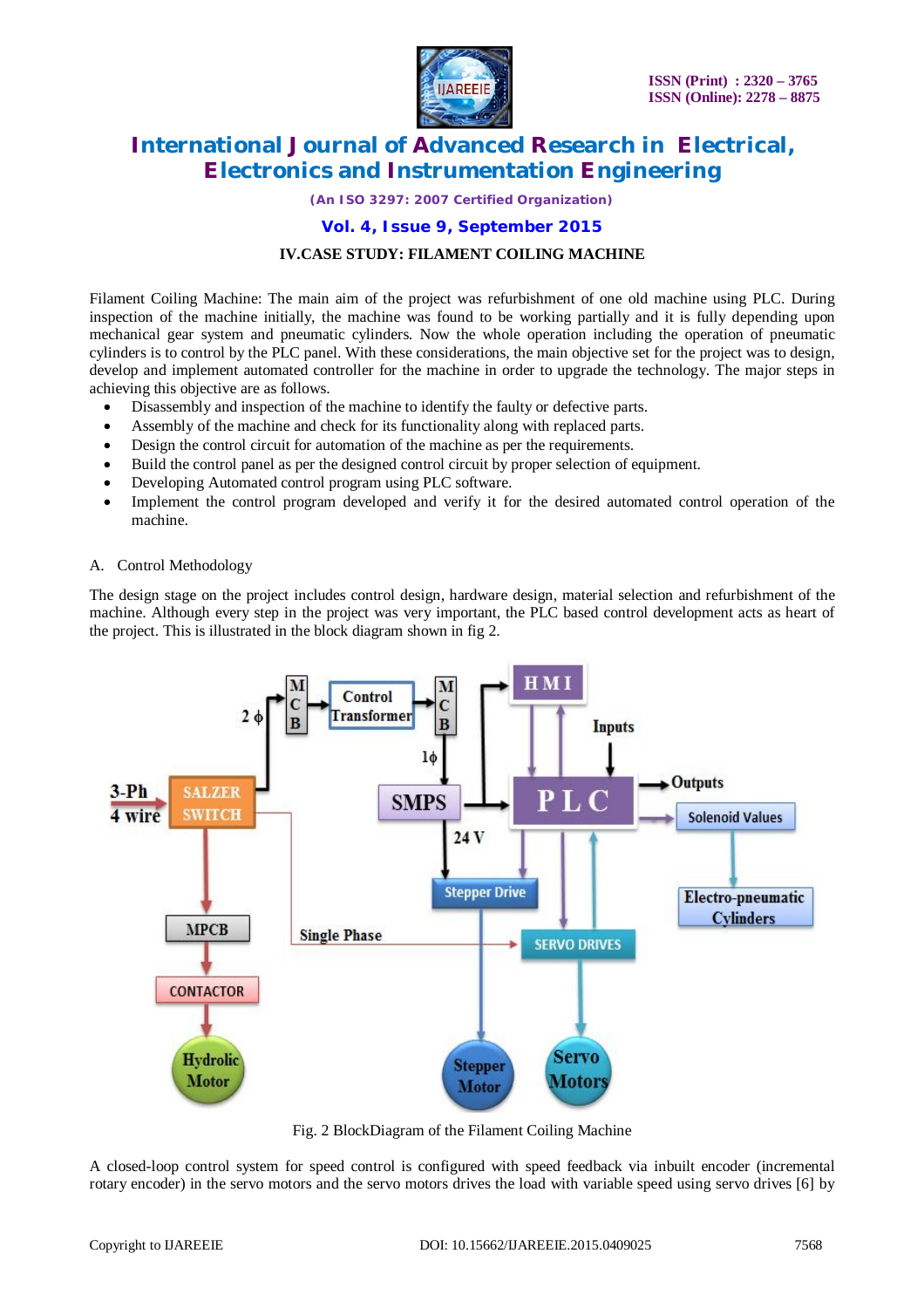

*(An ISO 3297: 2007 Certified Organization)*

### **Vol. 4, Issue 9, September 2015**

this we can get accuracy in maintaining number of turns, pitch and leg length of the coil it is maintained by the stepper motor. The PLC monitors and controls all the inputs / outputs through HMI.

#### B. Hardware Requirements

The project incorporates various types of hardware related to switchgears, electro- pneumatics & automation. Thus the whole project hardware can be divided into two main categories, i.e.

- The PLC Control panel with accessories.
- The machine with solenoid valves and Electro-Pneumatic cylinders.



Fig. 3 Filament Coiling Machine with Control Panel & Accessories

The Machine and its Control Panel incorporating Switch Mode Power Supply (SMPS), Delta PLC (Programmable Logic Controller) and its Extension Modules, Relay Board, Servo Drives, Servo Motors, Stepper Drive,Stepper Motor, Control Transformer, Motor Protection Circuit Breaker (MPCB), Contactors, etc is shown in fig. 3 above.

#### C. Software Requirements

*WPL Soft 2.41 -* The main software required for Programming is *WPL Soft 2.41* - WPL Soft is a program editor of Delta DVP series PLC. There will be particular software for each brand of PLC, So for Delta PLC it is WPL soft and the Programming type is the Ladder Diagram Method. Ladder Diagram mainly consists of on and Off Logic, based on this logic only we write complete program. The Fig. 4 below showsthe Screen shot of the WPL Soft 2.41.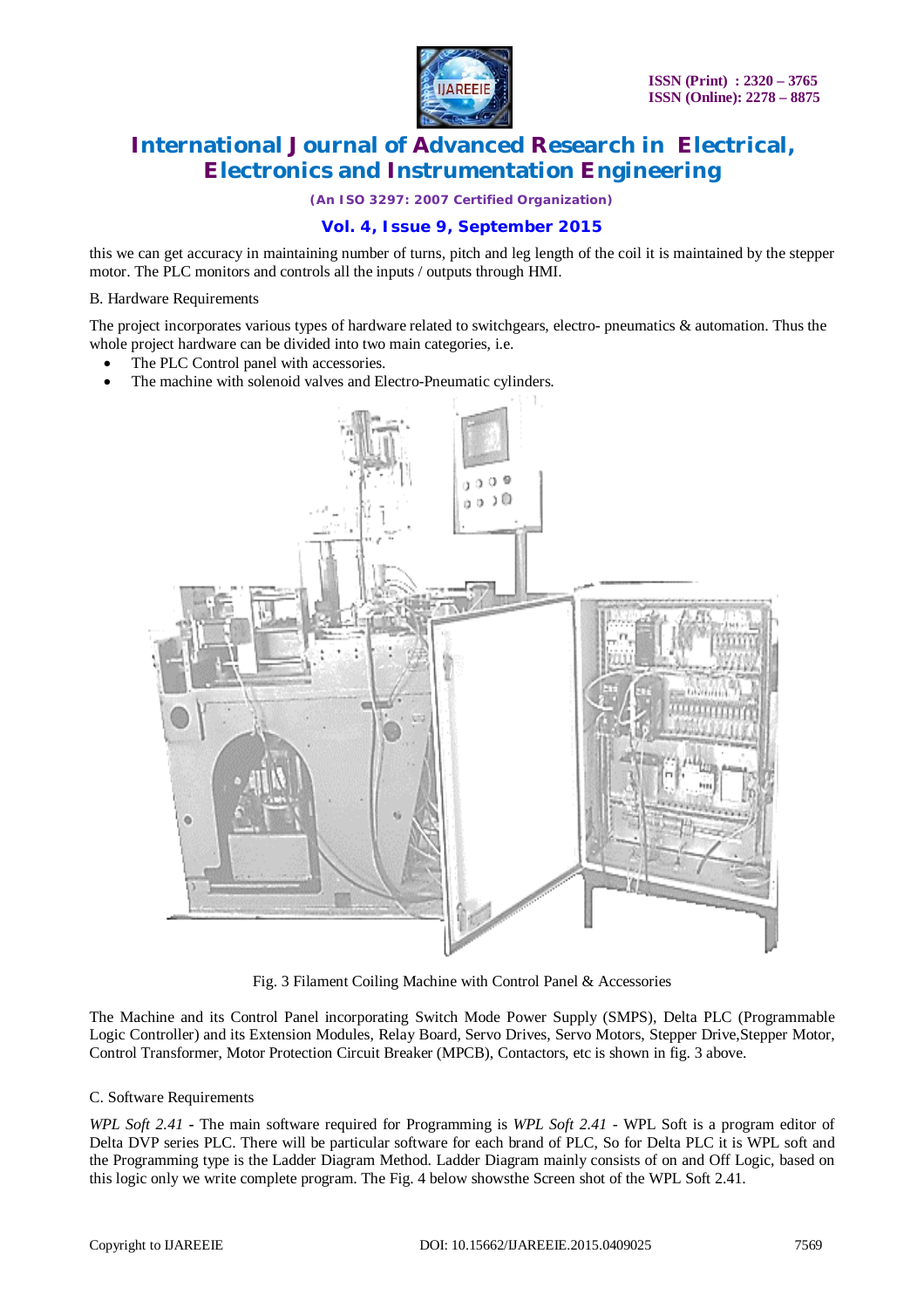

*(An ISO 3297: 2007 Certified Organization)*

|                                                      |      | 00000000000000000000000                                      |      |                       |       |                           |                       |            |
|------------------------------------------------------|------|--------------------------------------------------------------|------|-----------------------|-------|---------------------------|-----------------------|------------|
|                                                      |      |                                                              |      |                       |       |                           |                       |            |
|                                                      |      | May Type ++ 日本井井井井 平方 行 井 古 在 阳 市 山 古 高 高 高 昌 昌 三 金 三 里 Di 盛 |      |                       |       |                           |                       |            |
|                                                      | 图200 | M1000<br>220                                                 |      |                       |       |                           |                       | $\ddot{ }$ |
| <b>B. B. Communication Setting</b><br>$\times$ RS313 |      |                                                              | DMUL | 0600                  | 6,100 | 0508                      |                       |            |
| <b>D</b> Dhemet                                      |      | AUTO \$\$                                                    |      | NO. OF ROT<br>ATIONS. |       |                           |                       |            |
| I DVPENIL-SL                                         |      |                                                              |      |                       |       |                           |                       |            |
| I ITD0506<br>Il IFD9501                              | 15   | $\times 20$                                                  |      |                       |       |                           |                       |            |
| # PLC                                                |      |                                                              | DMA  | 0604                  | 137   | 0500                      |                       |            |
| <b>I DVPFENOS</b><br>AUTO 55<br><b>Detclink</b>      |      |                                                              |      |                       |       | SERVO MEG<br><b>UENCY</b> |                       |            |
| $-5$ USB                                             |      |                                                              |      |                       |       |                           |                       |            |
| <b><i>O</i></b> Ithenet                              | 29   | $\times17$<br>320                                            |      |                       |       |                           |                       |            |
|                                                      |      | v                                                            |      |                       |       | <b>Ist</b>                | MSD                   |            |
|                                                      |      | HOME SENSO AUTO SS                                           |      |                       |       |                           | HOMBIG REQ<br>0.125   |            |
|                                                      |      |                                                              |      |                       |       |                           |                       |            |
|                                                      | ы    | 307<br>320                                                   |      |                       |       |                           |                       |            |
|                                                      |      |                                                              |      |                       |       | <b>JAST</b>               | MSD                   |            |
|                                                      |      | HOME SENSO<br>AUTO SS<br>月                                   |      |                       |       |                           | <b>HOMMS REQ</b><br>D |            |
|                                                      |      | <b>STATISTICS</b>                                            |      |                       |       |                           |                       |            |
|                                                      |      | <b>HOMBIG</b>                                                |      |                       |       |                           |                       |            |
| Overeste Royc 0, Col: 1                              |      | SV (PLC Station Address: 1)<br>013872 Steps                  |      |                       |       |                           | $\cdot$               |            |
|                                                      |      |                                                              |      |                       |       |                           |                       | 9 23       |



Fig. 4 Screen shot of the WPL Soft 2.41- PLC Software

*DOP Soft 1.01.08 -* It is the software required for controlling the operation through one display called Human Machine Interface (HMI). Here there is no need of writing program like in WPL soft. It is just like drawing sheet, we need to draw the I/O's according to our requirements like Push Buttons, Switches, Motors etc and we have link those buttons with suitable address to PLC program. The Fig. 5 below shows the Screen shot of the DOP Soft 1.01.08.



Fig. 5 Screen shot of the DOP Soft 1.01.08 – HMI Software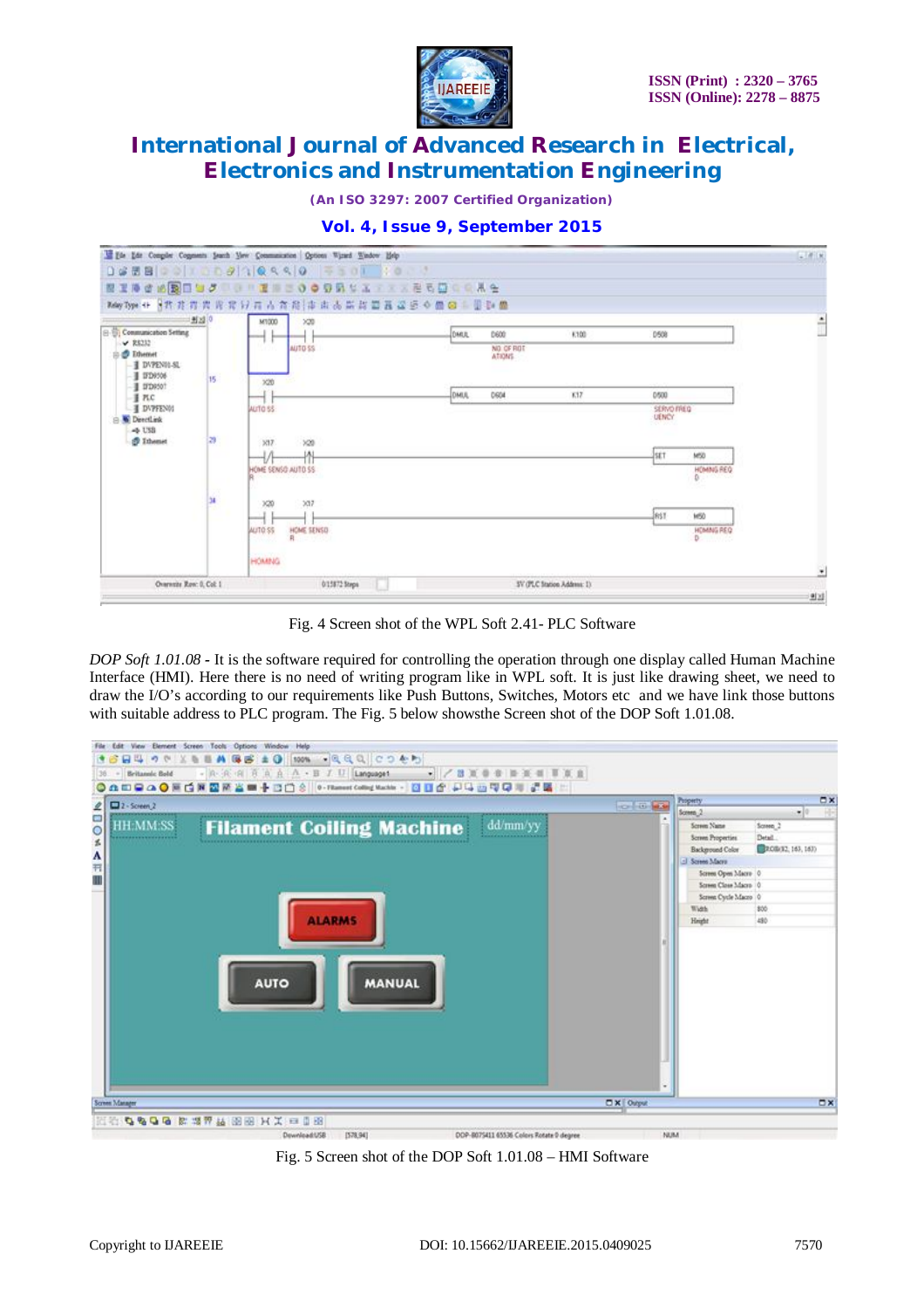

*(An ISO 3297: 2007 Certified Organization)*

#### **Vol. 4, Issue 9, September 2015**

#### **V. RESULTS AND DISCUSSION**

Finally, the modern touch was given to the old machine by refurbishment and automation using PLC. The replacement of many previous functionalities like up and down movement of spindle depending on induction motor, wire feeding by a long pneumatic cylinder and so many gear systems to synchronize rotational and vertical movement with open loop system was modified to a closed loop system to get accuracy. The fig. 6 (a) General structure of filament coil and fig. 6(b) Actual filament coil obtained is as shown below. Coiling of tungsten filament wire from the machine has been met according to the company requirements like accuracy in number of turns, pitch, and leg length as shown in Table 1below, thereby completed the project successfully.



Fig. 6 (a) General structure of filament coil Fig. 6(b) Actual filament coil obtained

| <b>Description</b>               | <b>Filamentcoil</b> |  |  |
|----------------------------------|---------------------|--|--|
| Numbers of furns in the Coil (T) | 16turns             |  |  |
| Fulllength of the coil(L)        | 40 <sub>mm</sub>    |  |  |
| Leg length of the coil (LL)      | 40 <sub>mm</sub>    |  |  |
| InnerDiameterofthecoil(D)        | 8mm                 |  |  |
| Pitchof the coil(P)              | 2mm                 |  |  |

#### Table 1 Dimension Details of the actual filament coil

#### **VI. CONCLUSION**

The growth in various technologies has led the old machines worth less. Instead of treating it as scrap we can refurbish it using functioning components as much as possible and replacing other requirements by new technologies, so that we can obtainthe refurbished old machine and automated to gain accuracy, increased productivity as equivalent to that of a new machine.

#### **ACKNOWLDGEMENT**

I would like to express my gratitude to Laxmi Control System**,** Mysor**e**,for providing me an opportunity to Carry-out theProject work. We are extremely grateful to our coordinator Dr.M.S.Aspalli, for his constant encouragement, support and extending all necessary facilities to take up this endeavor. I would like to express my gratitude to my honorable guide & co-author Asst. Prof. Rajkumar P Bainoor for his guidance and support throughout my work. He has been a constant source of inspiration to me.